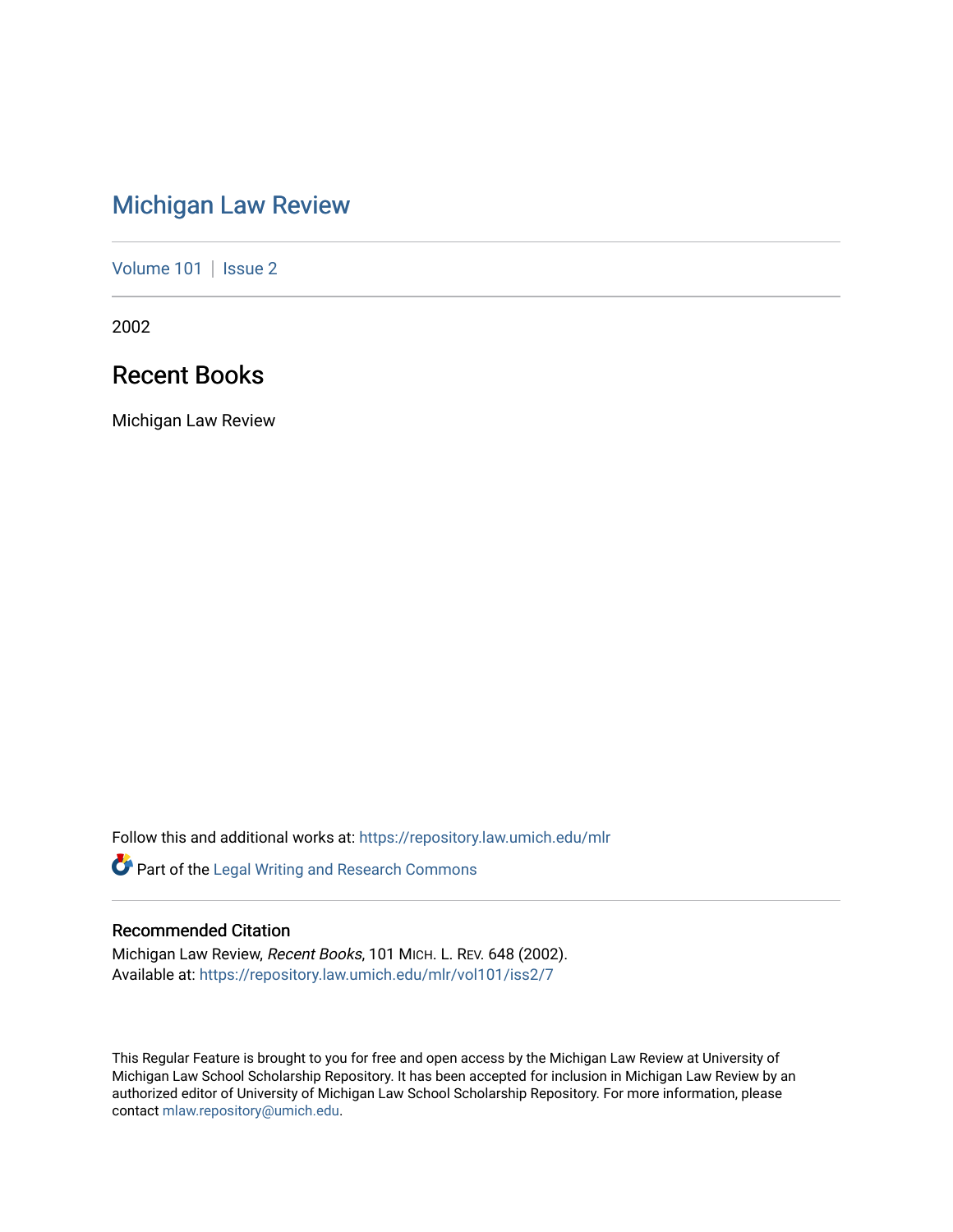### BOOKS RECEIVED

#### CONSTITUTIONAL LAW

A COMMUNITY BUILT ON WORDS: THE CONSTITUTION IN HISTORY AND POLITICS. By H. Jefferson Powell. Chicago: The University of Chicago Press. 2002. Pp. x, 251. Cloth, \$35.

CATO SUPREME COURT RBVIBW, 2001- 2002. Edited by Roger Pilon & James L. Swanson. Washington: CATO Institute. 2002. Pp. xxii, 269. Paper, \$15.

#### CRIMINAL LAW

IDEOLOGY, CRIME AND CRIMINAL Jus. TICE: A SYMPOSIUM IN HONOUR OF SIR LEON RADZINOWICZ. Edited by Anthony Bottoms & Michael Tonry. Portland: Willan Publishing. 2002. Pp. xxiii, 184. Cloth, \$55.

PUNISHING HATE: BIAS CRIMES UNDER AMERICAN LAw. By Frederick M. Lawrence. Cambridge: Harvard University Press. 2002. Pp. xi, 269. Paper, \$18.95.

REFORM AND PUNISHMENT: THE FUTURE OF SENTENCING. Edited by Sue Rex & Michael Tonry. Portland: Willan Publishing. 2002. Pp. xi, 236. Cloth, \$55.

#### ELECTION LAW

JUST ELECTIONS: CREATING A FAIR ELEC-TORAL PROCESS IN THE UNITED STATES. BY Dennis F. Thompson. Chicago: The University of Chicago Press. 2002. Pp. xii, 262. Cloth, \$27.50.

THE LoNGEST NIGHT: POLEMICS AND PERSPECTIVES ON ELECTION 2000. Edited by Arthur J. Jacobson & Michel Rosenfeld. Berkeley: University of California Press. 2002. Pp. 417. Cloth, \$60; paper, \$24.95.

#### INTERNATIONAL AND COMPARATIVE LAW

BETWEEN COMPETITION AND FREE MOVEMENT: THE ECONOMIC CONSTITU-TIONAL LAW OF THE EUROPEAN COMMU· NITY. By Julio Baquero Cruz. Portland: Hart Publishing. 2002. Pp. xxviii, 176. Cloth, \$65.

DEVELOPING Kev PRIVACY RIGHTS. Edited by Madeleine Colvin. Portland: Hart Publishing. 2002. Pp. x, 198. Paper, \$30.

JUSTICE BEHIND THE WALLS: HUMAN RIGHTS IN CANADIAN PRISONS. By Michael Jackson. Vancouver: Douglas & McIntyre. 2002. Pp. 636. Cloth, \$50.

#### LAW AND RELIGION

RELIGION AND THE OBLIGATIONS OF CITI-ZENSHIP. By Paul J. Weithman. New York: Cambridge University Press. 2002. Pp. xi, 227. Cloth, \$55.

RELIGIOUS LIBERTY IN A PLURALISTIC SOCIETY, SECOND EDITION. By Michael S. Ariens & Robert A. Destro. Durham: Carolina Academic Press. 2002. Pp. Ii, 1061. Cloth, \$85.

#### LAW AND TECHNOLOGY

MEDIA AND SOVEREIGNTY: THE GLOBAL INFORMATION REVOLUTION AND ITs CHAL-LENGE TO STATE PowER. By Monroe E. Price. Cambridge: The MIT Press. 2002. Pp. ix, 317. Cloth, \$29.95.

#### LEGAL HISTORY

CONTROLLING THE STATE: CoNsT1Tu-T10NAL1SM FROM ANCIENT ATHENS TO TO-DAY. By Scott Gordon. Cambridge: Harvard University Press. 1999. Pp. x, 395. Paper, \$24.95.

FREE TO DIE FOR THEIR COUNTRY: THE STORY OF THE JAPANESE AMERICAN DRAFf RESISTERS IN WORLD WAR II. By Eric L. Muller. Chicago: The University of Chicago Press. 2001. Pp. xx, 229. Cloth, \$27.50.

THE VIETNAM WAR ON TRIAL: THE MY LAI MASSACRE AND THE COURT-MARTIAL OF LIEUTENANT CALLEY. By Michal R. Belknap. Lawrence: University Press of Kansas. 2002. Pp. xiv, 298. Cloth, \$35; paper, \$15.95.

#### LEGAL PRACTICE

PROFESSIONAL JUDGMENT ON APPEAL: BRINGING AND OPPOSING APPEALS. By Steven Wisotsky. Durham: Carolina Academic Press. 2002. Pp. xxiii, 371. Cloth, \$75.

THE ART & SCIENCE OF TRIAL ADVO-CACY. By L. Timothy Perrin, H. Mitchell Caldwell & Carol A. Chase. Cincinnati: Anderson Publishing Co. 2003. Pp. xxxix, 531. Paper, \$39.95.

THE FIVE TYPES OF LEGAL ARGUMENT. By Wilson Huhn. Durham: Carolina Academic Press. 2002. Pp. x, 201. Paper, \$17.50.

#### LEGAL REASONING

ON LAW AND LEGAL REASONING. By Fernando Atria. Portland: Hart Publishing. 2001. Pp. x, 239. Cloth, \$65.